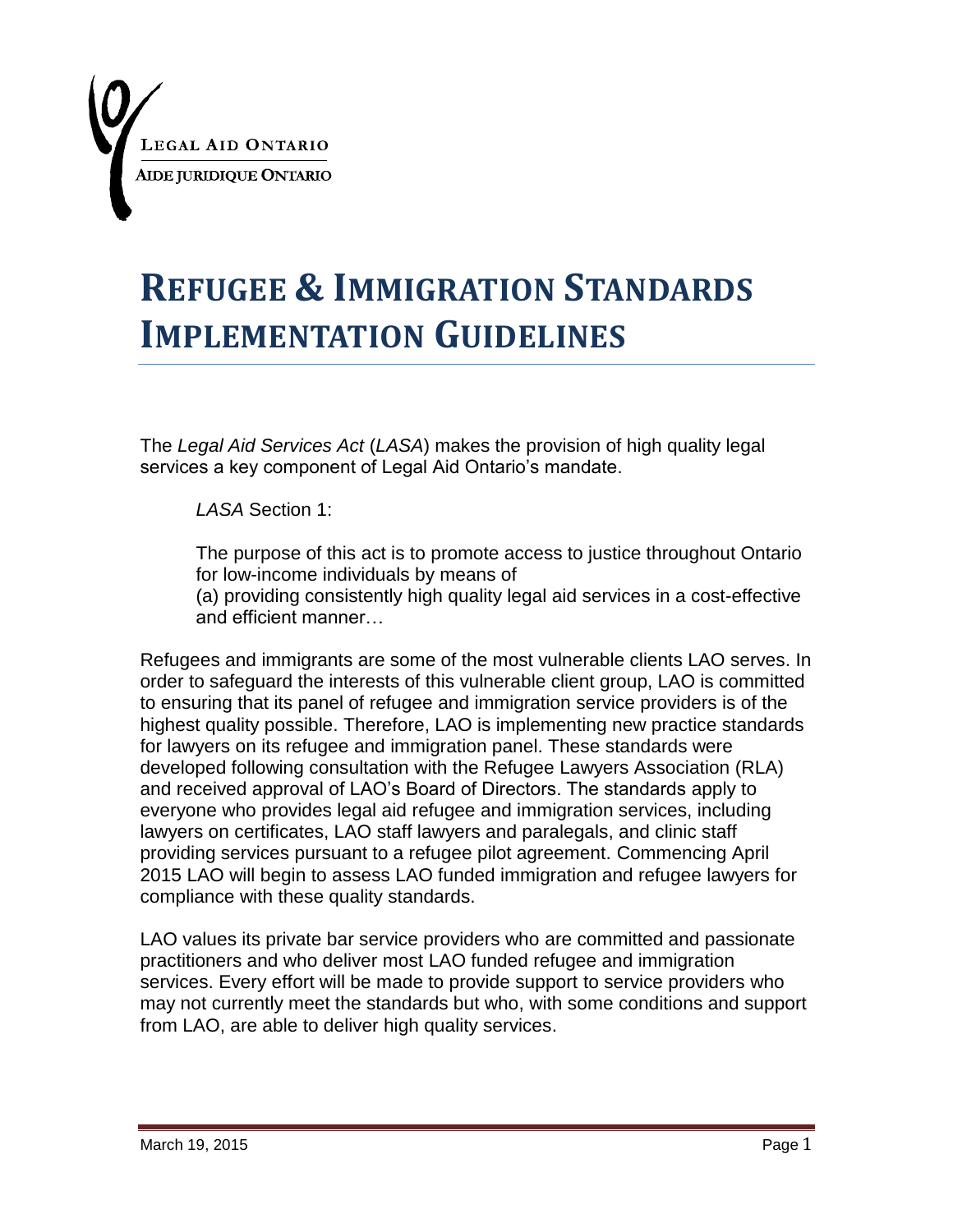# **PRINCIPLES**

The following principles will govern LAO"s new refugee and immigration standards implementation:

- 1. Transparency: LAO will make every effort to ensure transparency of policy and process, including detailed and ongoing communication and information sharing regarding standards implementation.
- 2. Fairness: LAO will give service providers adequate time and support to complete and submit the Standards Form. Applicants will be assessed by LAO staff and a Peer Review committee (PRC) consisting of private bar practitioners. LAO will anonymize applications to avoid the perception of bias arising from committees composed of lawyers evaluating the work of colleagues.
- 3. Timeliness: Service standards will be established to facilitate timely application decision-making.
- 4. Support: When appropriate and feasible, LAO will offer support to service providers (training, mentors) who do not meet the standards. Persons who do not meet the standards will be asked to agree to conditions to ensure quality service to clients.

# **STANDARDS APPLICATION FORM**

All persons, including existing panel members, who wish to provide legal aid funded refugee and immigration services must complete and submit a standards application form. Standards forms can be accessed on LAO"s website.

Applicants seeking panel membership for the first time, including new calls, can submit their standards form at any time. Applicants must meet the standards and be admitted to the panel before they can provide refugee and immigration services on a legal aid certificate.

Existing panel members should complete the standards form by July 17, 2015. LAO will contact those who do not meet this deadline to determine whether they intend to submit a form or resign. Existing panel members may have their status rendered "inactive" pending receipt of their completed application or resignation letter. Inactive service providers are generally unable to acknowledge new refugee and immigration certificates.

LAO will schedule regular information sessions and provide tips on how to complete the standards form for those who might find this useful. LAO will also send monthly reminders by email and through Legal Aid Online regarding the July 17, 2015 deadline for existing panel members. LAO will also make best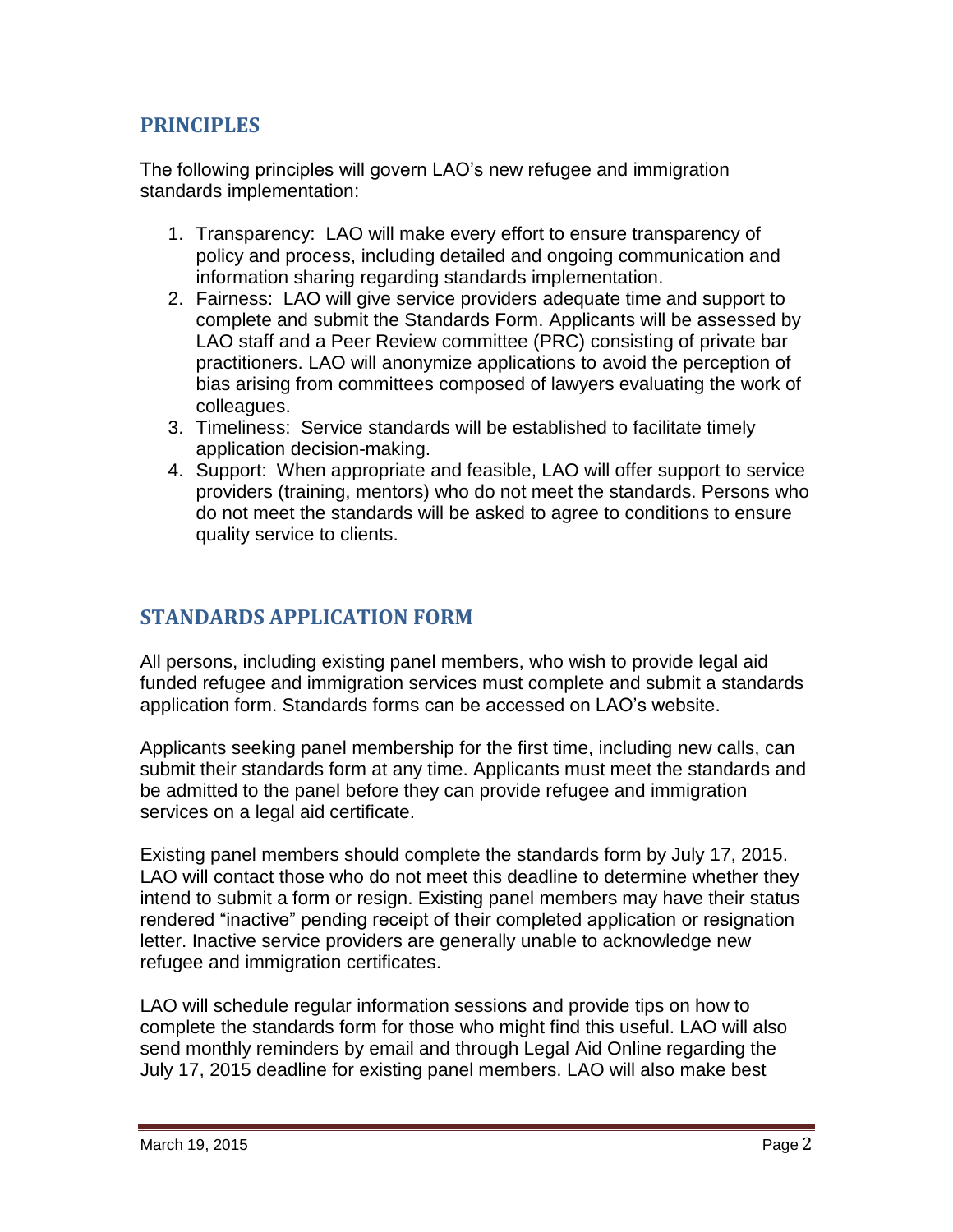efforts to contact persons whose forms have not been received at least one month prior to the deadline.

## **FORM PROCESSING**

There will be five main stages in the processing of the standards application form:

#### **Stage 1: Standards form review for accuracy and completeness**

On receipt, LAO administrative staff will review the standards application form to ensure all the information requested has been provided, including supporting documents. The standards form includes a check list of documents to be provided; LAO administrative staff will use this to confirm that the form is complete and the requisite information has been received.

Staff will contact lawyers whose forms are incomplete and request the information needed. Commencing July 17, 2015, existing service providers who have either not submitted the standards form and its attachments, or who have been informed that the standards form is incomplete, but have failed to rectify this, will be rendered inactive until the required documents and forms are submitted. Inactive service providers are unable to acknowledge new refugee and immigration certificates, but may continue to complete work on existing legal aid certificates.

Once the file is received and complete, administrative staff will forward an anonymized copy of the applicant"s dossier to the Staff Review Committee (SRC).

#### **Stage 2: Triaging of applicants by LAO's Staff Review Committee (SRC)**

The SRC will be composed of LAO staff lawyers with at least three years" experience in refugee law practice, led by a staff refugee lawyer with more than fifteen years' experience.

The SRC will assess the quality of the applicant's written work on an anonymous basis, triaging applications into those which don"t raise quality concerns and those which do. If concerns are identified, the SRC will document these, including identifying any concerns that may require investigation by the appropriate LAO director general (DG) for that geographic area. The DG will carry out a front end "complaints and concerns" review.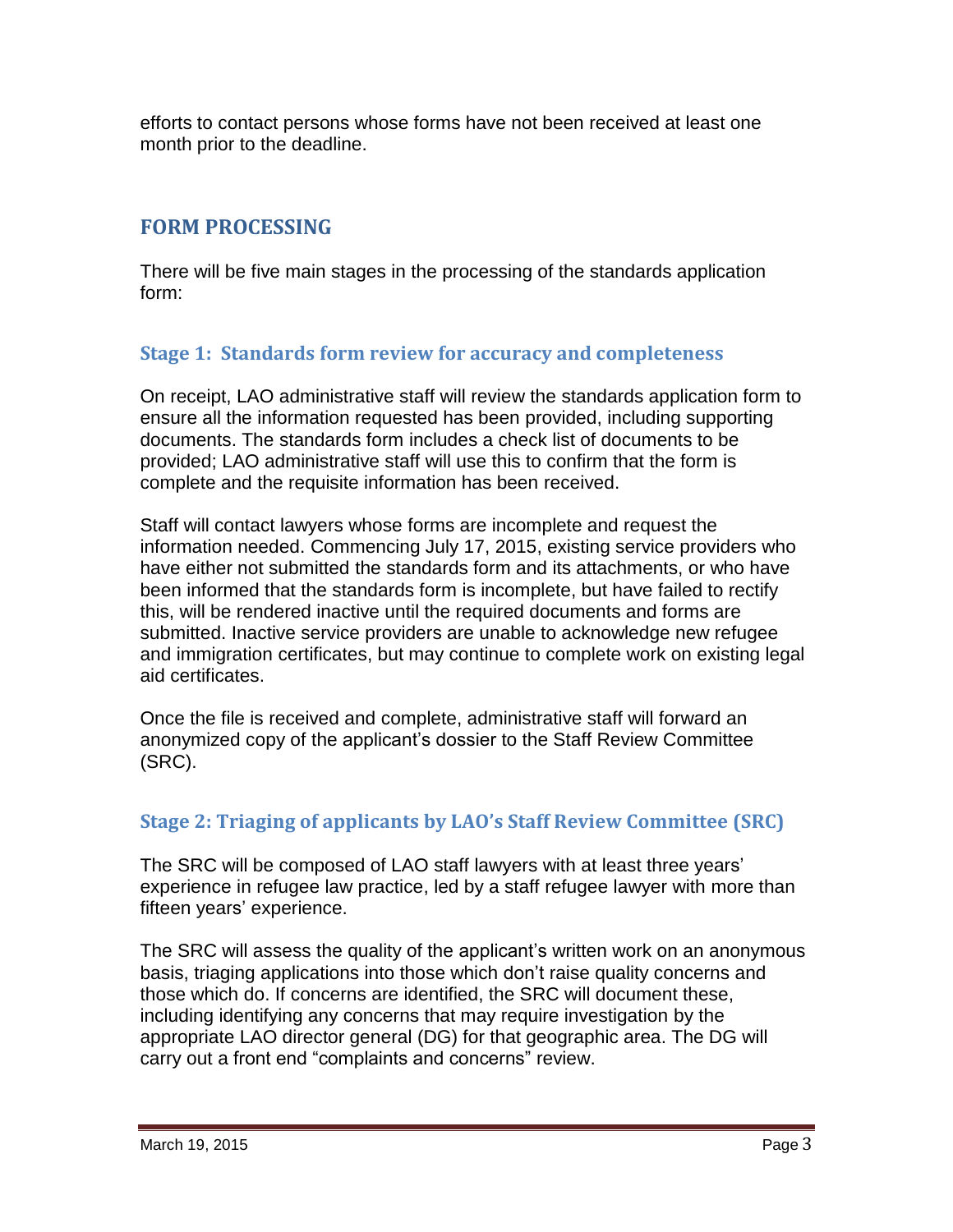#### **Stage 3: Front end review by the director general for complaints and concerns**

DGs will assess the validity of complaints and concerns which involve alleged breaches of the standards as required in the Quality Service Expectations/Best Practices Guide, if any have been made. This part of the process is not anonymous.

Where the assessment of complaints and concerns relies upon subject matter expertise (e.g., an allegation that the lawyer failed to draft adequate submissions), the DG shall document the complaints/concerns and pass them along to the Peer Review Committee (PRC). The validity of all other complaints and concerns will be determined by the DG, who will document his/her conclusions.

The DG will review the triaging of applicants performed by the SRC with the complaints and concerns if any. If the DG does not have any standards concerns in relation to applicant triaged by the SRC, and no other concerns are identified, these applicants shall be informed that they have met the standards. The files of all remaining applicants will be passed to the PRC for assessment, along with a summary of any complaints and concerns found to have been substantiated, and a summary of any complaints which can only be resolved with the input of the PRC.

## **Stage 4: Review by the Peer Review Committee (PRC)**

The Peer Review Committee (PRC) will be composed of experienced private bar lawyers identified by the Refugee Lawyers Association and approved by LAO. LAO Senior Counsel Refugee Law will chair the PRC. The PRC acts in an advisory role, making recommendations as appropriate.

In depth quality standards review of those applicants for whom quality concerns have been identified at Stages 2 or 3 (or both) will be conducted by the PRC.

To conduct its assessment, the PRC will have access to the materials relied upon by the SRC and the SRC"s conclusions, a synopsis of the complaints identified by the DGs, and a synopsis of any complaint determined by the DGs to require subject matter expertise to resolve. The PRC will, in addition, review the quality of two other legal submissions prepared by the applicant and selected by the DGs. In exceptional cases where the PRC believes that additional materials are needed to make an assessment, the PRC members may ask the PRC chair to request the applicant submit additional materials for consideration.

The PRC will advise the DGs as to whether the applicant meets the quality standards or not. The PRC may recommend the DGs impose conditions on a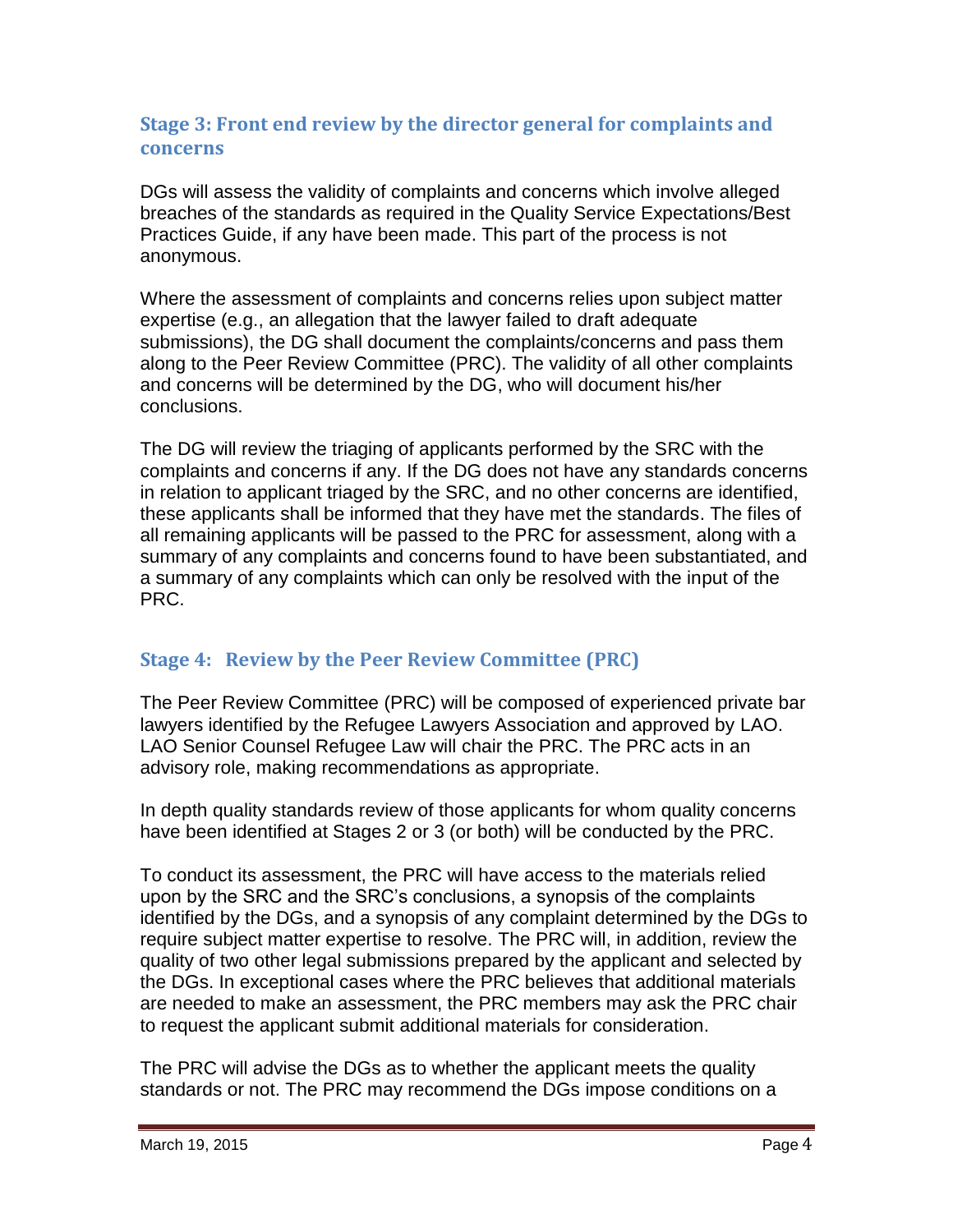lawyer who does not meet the standards to ensure the delivery of high quality service. The PRC may also recommend removal for failure to meet the standards.

### **Stage 5: Back end review by the director general**

Each LAO director general has accountability for LAO"s panel and ultimately will decide whether the standards are met or not and what steps should be taken as a consequence. The DGs will consider the PRC"s advice and recommendations, the materials upon which the PRC relied, the SRC"s assessment and the DG"s earlier synopsis of complaints and concerns in determining next steps.

The DG will then take the appropriate action: the candidate will be advised that he/she

- has met the standards
- has not met the standards and will be required to abide by conditions
- has not met the standards and removal proceedings are being initiated

# **APPROVAL**

Persons who meet the refugee and immigration standards (general and/or appellate) will be allowed to provide refugee and immigration services for a period of five years. A new standards application form may have to be submitted after the five year period. During the five year period, the practitioner is expected to maintain the standards and best practices and may be subject to a random quality review. Persons will be notified in writing regarding meeting or not meeting the general or the general and appellate standards.

# **CONDITIONAL APPROVAL**

As noted above, LAO is likely to receive applications from some service providers who do not currently meet the new standards but who might be good candidates for conditional approval. For example:

- all new calls
- experienced lawyers newly practicing refugee/immigration law or with mixed practices where refugee/immigration numbers fall short of threshold
- lawyers whose work raises concerns but appears remediable